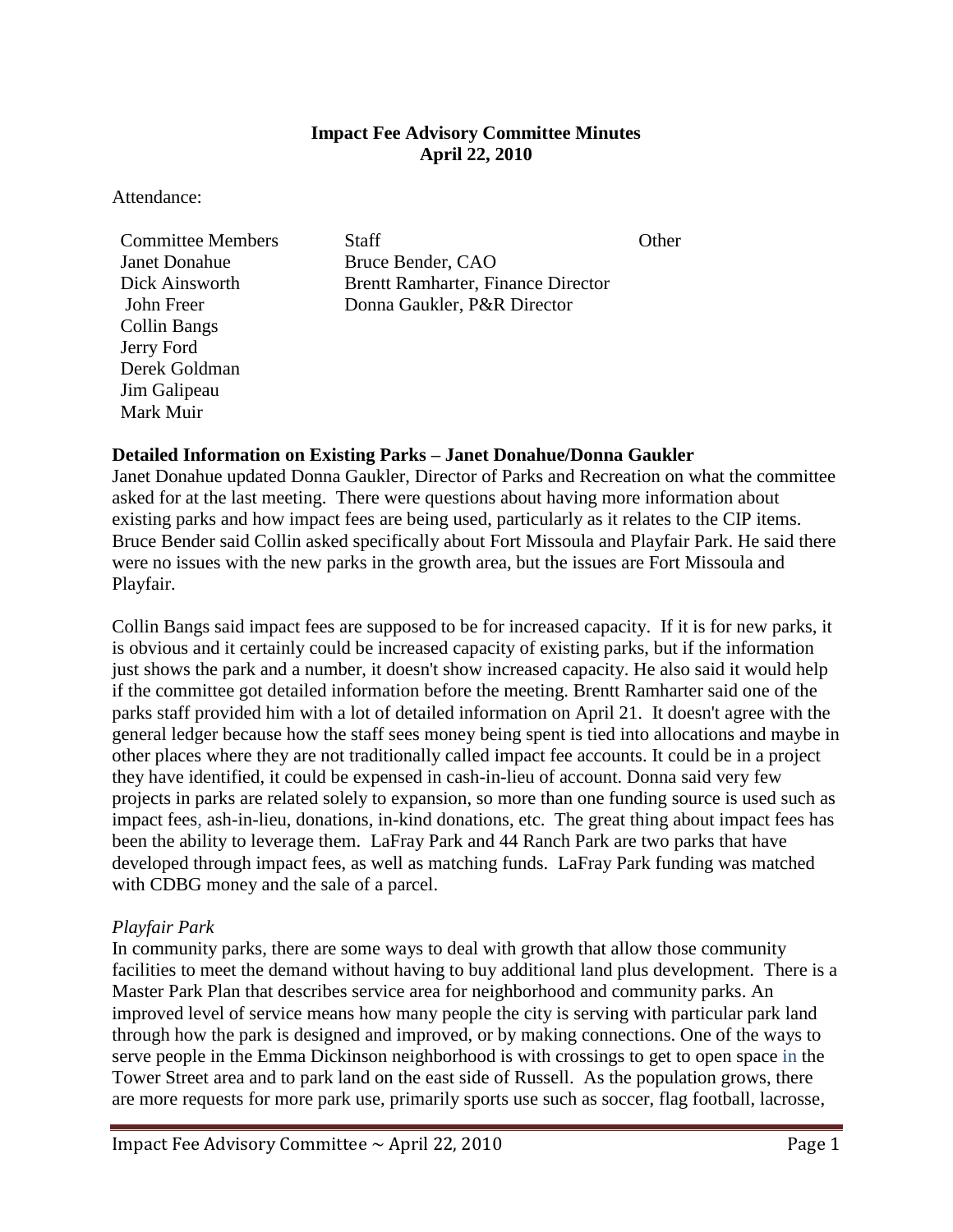ultimate Frisbee and other field sports. The Parks Department is trying to deal with that growth by re-master planning existing parks. In the Master Park Plan, some of the biggest issues is there is not enough community parks with large picnic areas for larger events. When the aquatics project was done at Playfair Park, the picnic shelter needed to be moved, and while that was done, it was expanded. A percentage of impact fees were used based on the percentage of expansion. The parking lots were also an issue at Playfair Park, as there was inadequate parking for the park. Three parking lots were expanded and built with a portion of general fund money, Title 1 ADA funds and impact fees. By having something other than a large gravel parking area, like the paved parking lot with spaces, the parking was increased  $30 - 35$  percent because it allows for the maximum number of vehicles in the parking lots. Impact fees that were used at Playfair Park were exclusively related to parking lots or a major expansion of the facility.

Playfair Park now allows for a baseball activity, a field sport activity, a tennis tournament, an event at Splash and can handle almost all the parking. The park functions better and another park does not have to be built because growth issues have been dealt with. As parks are being designed, multi-use designs are being done more than single-use designs. Baseball fields are being built with dugouts and backstops with the necessary safety in left and right fields, and leaving the outfields open. That way the outfield fence could be taken down in the off season and it turns into football, ultimate and other sports. Multi-use is tough on the turf, so soil is being addressed in the new parks.

# *Fort Missoula Regional Park*

The impact fees being used at Fort Missoula Regional Park (FMRP) is a completely new piece of land. It is not new to the ownership of the City, but it has not been developed. The existing FMRP is 63 acres owned by the County where Y soccer, rugby, softball, etc are played. In 1997, the city bought approximately 100 acres. The JTL Group/Knife River area is dedicated to be turned into public park land December 31, 2012. The expenditures to date have been expended on the 83 acre parcel along South Ave and adjacent to where the JTL Group/Knife River gravel pit currently sits. Before the gravel could be removed to meet the Master Park Plan, a Federal 106 had to be done which clears the land for cultural resources. That was a significant amount of money because sonar testing had to be done, a dig was done and artifacts were found and recorded and there is now a National Historical Landscape to go with the Historical Museum. The Federal 106 was passed. It is retroactive, so it was done ahead of time on the project. Doing that makes the city eligible for federal funds if they became available.

The Chamber of Commerce, Convention Visitor Bureau and sports groups are saying they need sports fields to host tournaments. At least 60 percent of the city's population leaves town instead of having people come to town for athletic events every weekend. We are unable to host major events beyond a western local in Montana because there are no facilities. If you go out to the fields on Y soccer or Micro Striker/Striker day, the kids are playing on every imaginable uneven piece of ground, up along fences and sometimes softballs are flying into soccer fields causing liability issues for the city and creating conflict between user groups. We are trying to avoid those conflicts. We want the citizens to stay active because it is beneficial for everyone. We want the kids to be active. Citizen groups came to the city saying they needed facilities.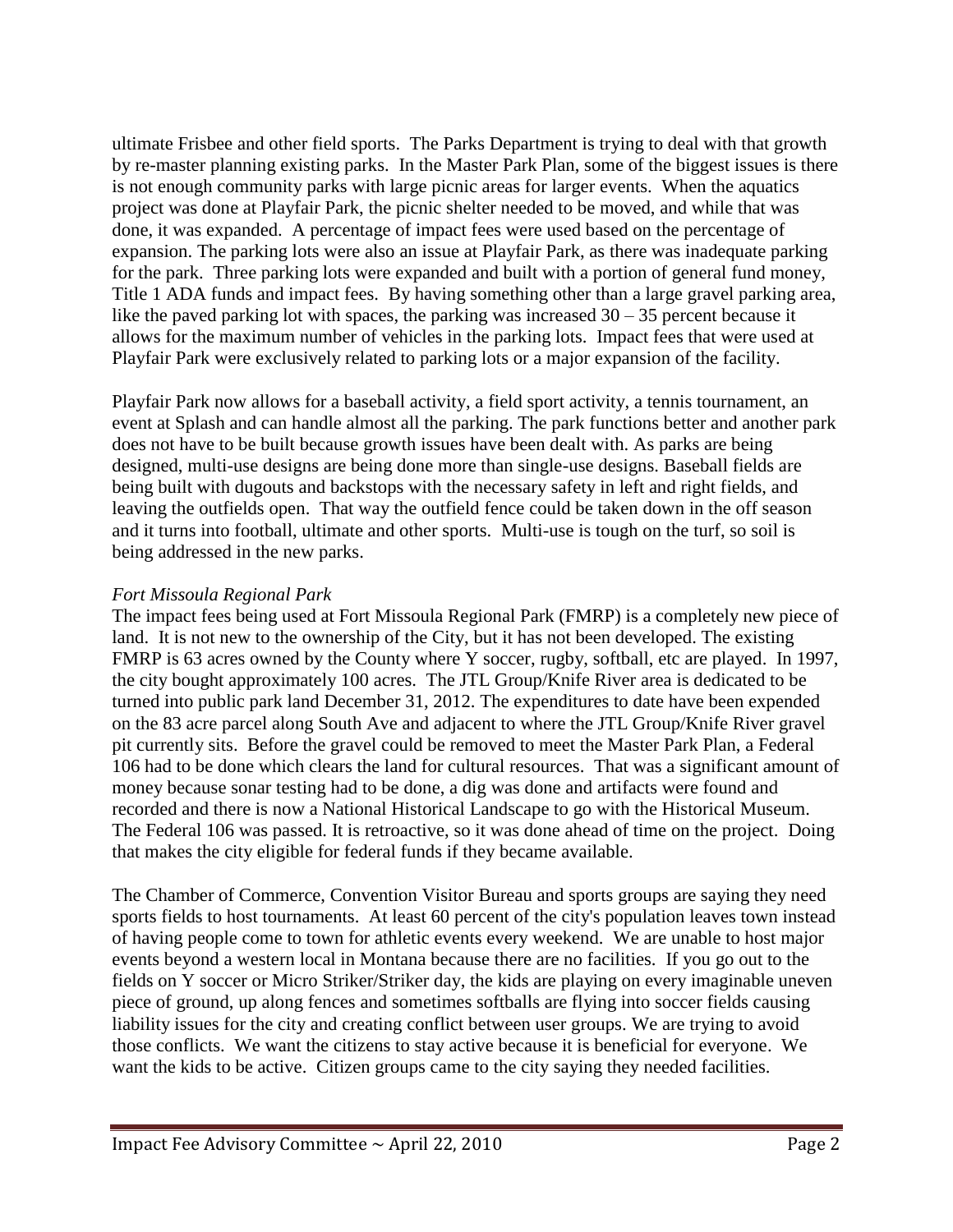In order for citizen groups to start fundraising, design development detail had to be done. We are at 35 percent construction documents for FMRP. A lot of planning in parks is to position the city for the potential of grants, donations, stimulus funds, etc. With the construction documents, the theme has already been decided "The Civilian Conservation Corp". It will be interpreted in the park, it is one of the requirements of the historical landscape, it fits well with the park because the CCC built most of the trails on Forest Service lands and were stationed at Fort Missoula. They built a lot of park infrastructure in Yellowstone and Glacier, as well as the entire northwest. There will be a big pavilion, timber frame with rock and fireplace and will be a multi-use multi-functional park. It will have about three miles of trails.

Jim Galipeau said the ground that has the gravel removed is now a big pit and asked if it is going to stay that way. Donna said when they went through the public process on the land, a lot of people wanted a bowl affect for the facilities because it reduces the visual impact to people across the street, holds the sound in, creates natural seating which is easier for parks to maintain and creates great opportunity with the sand field and how it can be watered. Credit is given for the gravel for Knife River to do work out there.

There is a plan for the Knife River site. It will include parking, picnic area, playground and natural areas for environmental education. This will be one of the primary accessible areas to gain access to wetlands, watershed, wildlife, etc.

Collin asked why impact fees were used toward the Conservation Lands Management Plan (CLMP). Donna said they were used because one of the issues they deal with on conservation lands is not only new acquisitions related to cornerstones in the open space plan, but managing the massive amount of use on the lands. The CLMP will establish acceptable levels of change and will also describe how to build infrastructure that concentrates that use, thereby preserving the natural areas for wildlife and plant life. Part of the plan will address where it is appropriate for restrooms and trailheads and design trails to maximize use while minimize damage. Collin clarified that \$25,000 is going toward planning for the conservation plan and Donna said the rest is being matched by general fund. There is about \$45,000 cash into the plan and an incredible amount of donated hours from staff and technical working group folks.

### **Reports to the Committee Discussion**

Collin said he doesn't have a problem with how the money is being spent, but how it is being accounted for. One of the committee's jobs is to approve where impact fee money is being expensed. There isn't a way to account for exactly what the money was used for. Brentt said the committee could look at the CIPs. Janet said one of the things the committee is struggling with is that the CIP has already gone to council, but this group hasn't weighed in on how the impact fees are being dispersed within the CIP and whether there is an agreement on where they are spent. It is coming to the committee after the fact, and the decisions reflected in the document are staff decision and the committee doesn't have any impact on it. Brentt said the process starts in January, and he could start working toward next year. Janet said once the committee got caught up with how the process worked, it wouldn't be that much work, but right now, the committee is trying to play catch up for several years.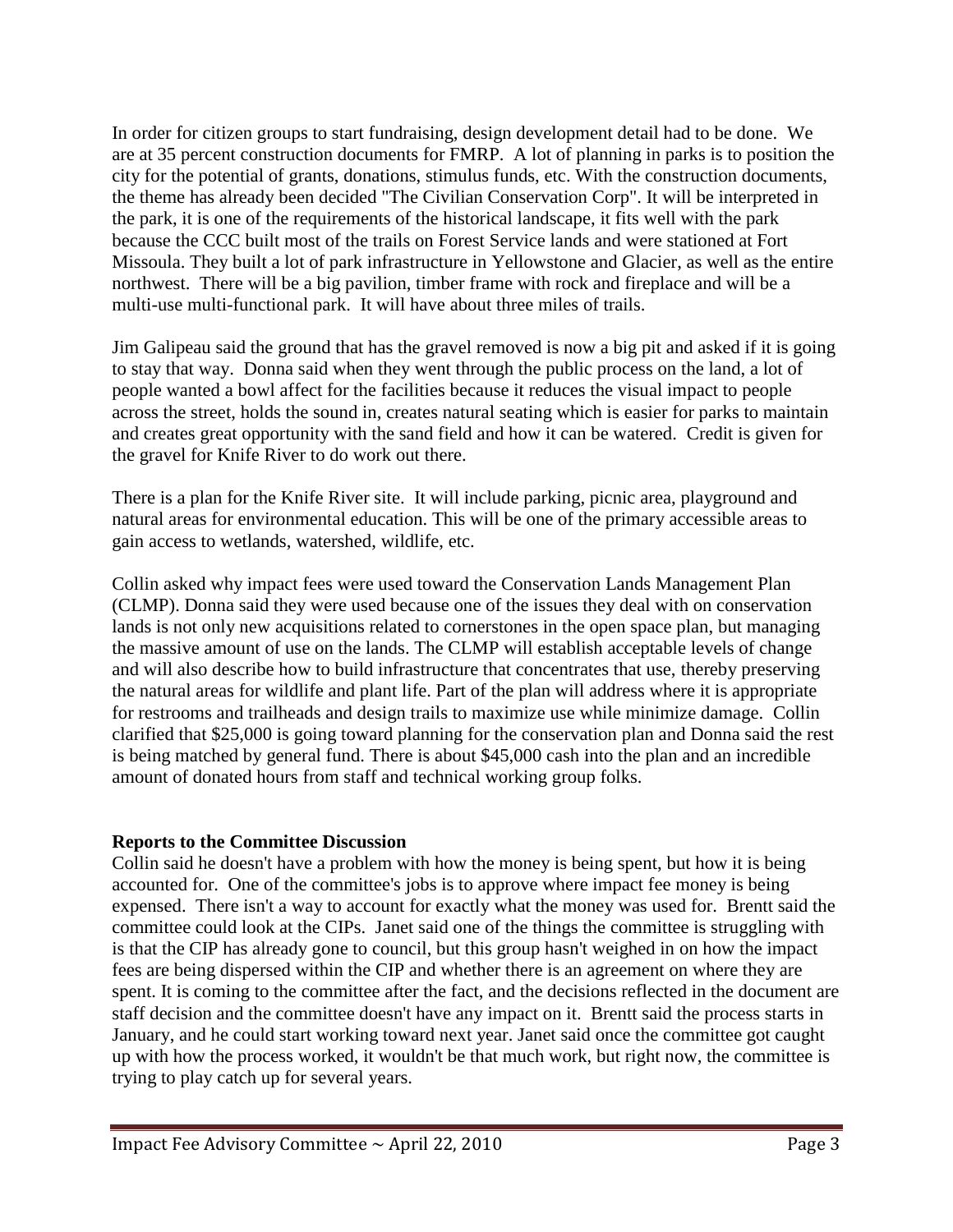Bruce said the struggle is where the sequence should be. The CIP just got done for this year and was presented to council. There is not a problem of doing it for next year's requests. He said the struggle he is having is where the committee wants to review the expenditures. What is the higher priority, looking at what got spent or planning how it is going to be spent? Collin said planning. John Freer said once it is spent, it is too late. Janet said when the revision of the downtown impact fee was approved there was a rebate to businesses. She asked if the rebate went back to the businesses, and Bruce said no. The council sent the item back to committee, Bruce recommended the money get rebated, and council said no. Mark Muir said their compromise was to take that money and set it aside for specific transportation improvements in the downtown area. Bruce said that money has been allocated to the CIP. The amount to be refunded was \$30,200, but council decided that the City has never refunded anything before when there was a change in fees, so they allocated the money to an improvement in the downtown area, and it has not been spent.

Brentt said there are breakouts of what has been proposed that can be e-mailed to the committee after the meeting. It shows the CIP in detail for each project. Bruce said the problem with trying to look at expenditures is it takes a long time to come out with the final picture. The ordinance says the committee will give an annual expenditure report to the council in March. Bruce confirmed the committee is more interested in planning priorities rather than the expenditures. John said the tracking of the expenditures needs to be clearer so the committee can see the direct connection to growth; then there wouldn't be as much time needed to review it. An example he has is in the transportation impact fee, where there is \$50,000 allocated to miscellaneous. Where is that money going?

Brentt said the year-end reporting doesn't do what the committee is trying to do. Bruce said the problem with the committee being involved in the CIP process while the administration is going through the process is that it is a very tight window. It is about three to four weeks from the time administration gets the requests from departments to the time it goes to Council. There would be a very concentrated period of time that items are being shared with the committee. The CIP form is where the project is explained in detail. It has the whole project, all the funding and would show where the impact fees are being used. Janet clarified that the committee would only be involved in the ones that have impact fee money being used, only about  $20 - 30$  forms each year. Collin said it might be a learning curve to start with, but after that it would be fairly easy. The information is sent out, have a meeting and give a recommendation. Bruce said it would be a sequence of several weeks that this would happen. Janet said at the end of the time when the administration committee looks at the forms and before they go to council, it wouldn't take the committee too long to go over it, maybe a couple of meetings. The forms explain what the project is and what funds are being used, where the expenditure recap is just numbers listed. Bruce said the expenditure recap should also include the CIP form. The committee agreed that would be helpful. Jim said once the format is set for the reporting to the committee, it won't be difficult to continue.

# **Committee Function – Janet Donahue**

Janet said the responses she received from the committee shows the consensus is the committee is doing a good job overall. One of the things the committee themselves can improve on is outreach to community and Council. From the City standpoint, it is getting information to the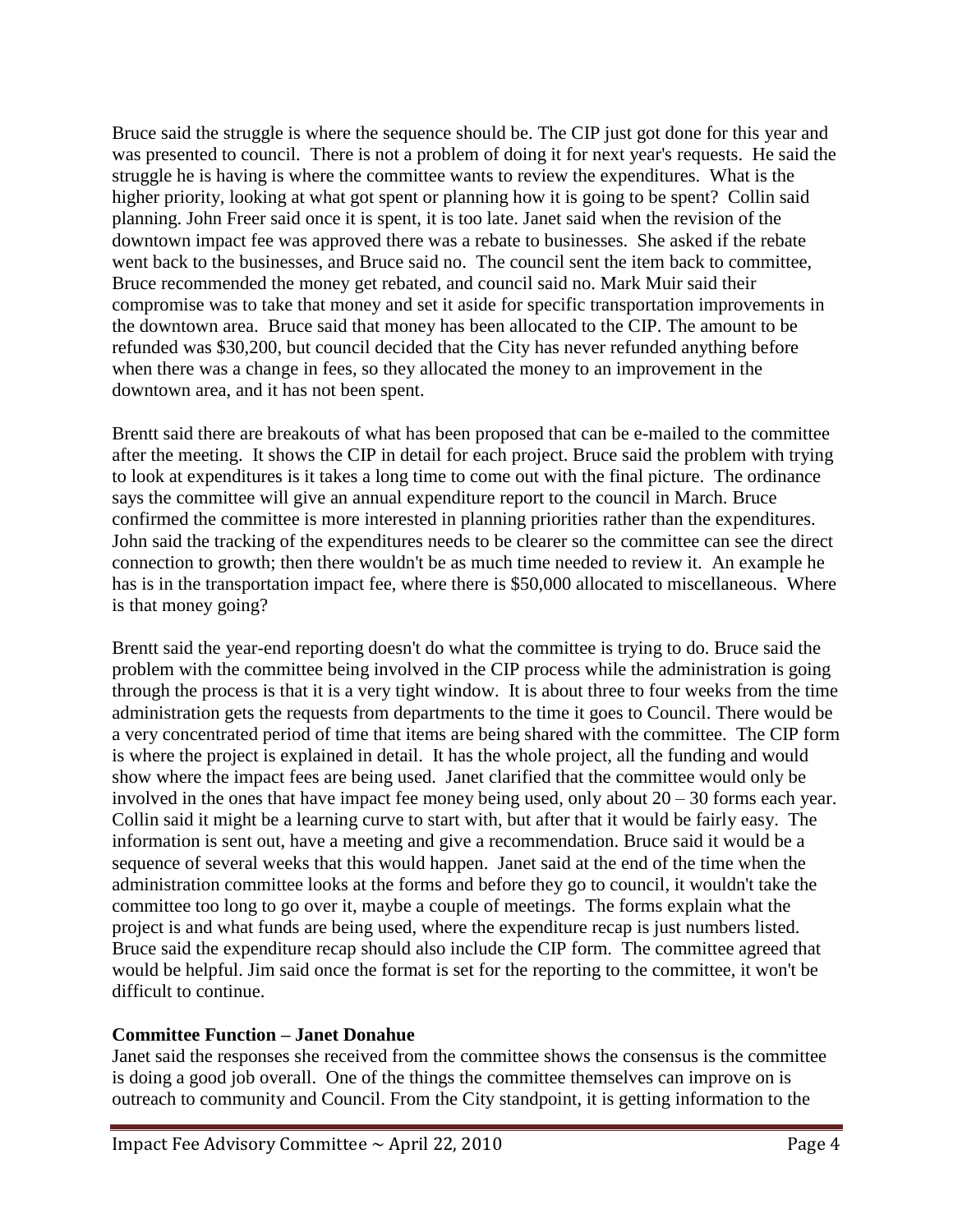committee before meetings. Bruce asked if two weeks is adequate time to get information to the committee, and Janet said that is plenty of time. Bruce said some of the items would be difficult to get to them two weeks out, but it would be at least a week. Brentt said time has been well spent on developing fees, but now it is going in a different direction that needs to be worked out. Mark said the committee is now talking about the two other functions of the committee which are advisory on the front end and oversight after the funds have been spent. Janet said the information the committee receives in the meeting is good.

Bruce asked about meeting frequency. He said there are two sequences he is hearing which is the funding or CIP process and expenditures. That means the committee would meet at least two times a year. There are two intense times of the year and there might need to be more than one meeting during each time. Janet said that describes it well -- there are two sets of issues the committee is dealing with which requires two sets of face-to-face discussions. How many discussions for each would be based on how much information there is to review. The expenditure part would be in the fall around October or November, looking at the prior year. The CIP part would be in the spring, around March. Brentt said expenditures would be easy to give the committee at the time they are getting the CIP because it would look back at the preceding year, presented in the CIP format for each project. That would get the committee ready for the next year and what else is being proposed. Bruce confirmed the committee would be meeting a lot for a couple of months. Brentt said once the format is developed, the expenditure recap could be done in late fall for the  $20 - 30$  projects. Janet confirmed late fall for the expenditures and late winter/spring for the CIP.

# **Discussion on Funding**

Bruce asked the committee for advice on funding. One of the issues on the transportation impact fees is how much level of participation there is when development occurs on the growth aspect. One example that came up was 44 Ranch. There is a need for a signalized intersection at George Elmer Drive. One problem was that the expectation of the developer was that the city would fund it 100 percent, but the city doesn't charge 100 percent, it charges 50 percent of value. The cost of the signaled intersection could be up to \$300,000, and he has a problem putting that much impact fees into that intersection. He argued that the city could not afford to fund 100 percent of the major improvements, but 100 percent of the funding is not being collected. Staff members were getting pushed by developers saying the city has the transportation impact fee and it was the city's responsibility for improvements. He is concerned about this and asked the committee for advice. In FY14, \$330,000 is allocated for the signal at George Elmer Drive. Mark said one justification for not fully expending it is that the transportation impact fee is actually developed and based on impact for more than just that intersection. It is all of Mullan Road. Unless an issue could be identified as a single source, how could it be justified to spend all the transportation impact fee on that single project? If that was the only transportation impact that the neighborhood was having on the community that would be one thing. Janet said that road would eventually be put all the way through. All the traffic from Big Flat, Kona Road, etc., would be using that road. It is not all 100 percent because of the growth in that area.

Collin asked if the impact fees can be leveraged with other funding because the intersection would have someday been built without impact fees and asked where that money would have come from. Bruce said it is a secondary highway at the present time and would have been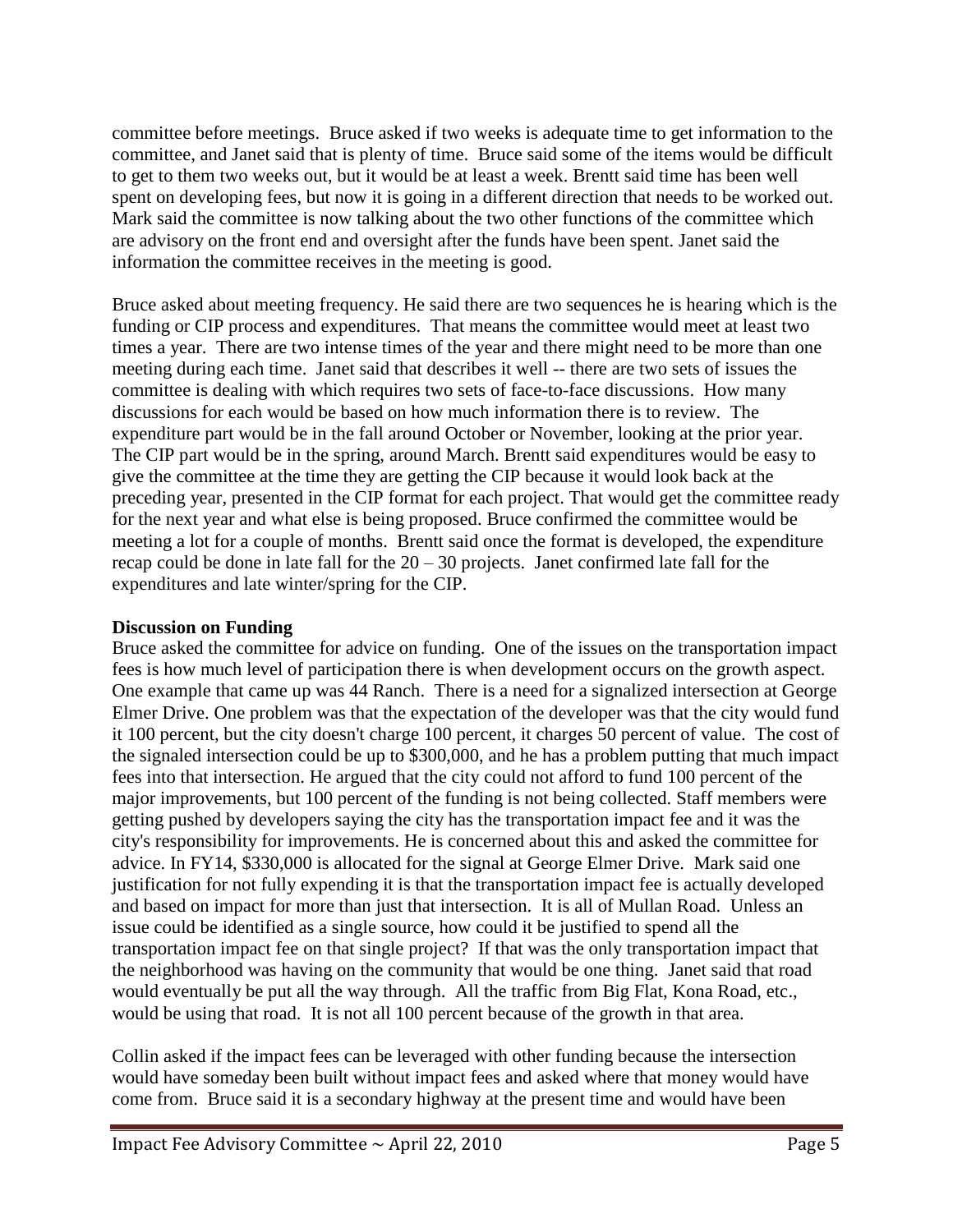eligible for federal funding. Collin asked if the impact fees could be used as well as some federal funding. Bruce said the Montana Department of Transportation (MDT) requested to freeze development in this area because they could not afford to keep up with the demands of the developments. That is what started the analysis for this area. MDT told the city if they expected MDT to help pay for it, it won't happen because there is no money to do it. Collin said they could pay for part of it and impact fees could pay for part of it. It could be a combination of a SID and other funding. Collin asked how much money the 44 Ranch area would bring in with impact fees. Bruce said he doesn't remember the exact amount, but there has already been money given for building a portion of George Elmer Drive. There is around 500 houses and would roughly bring in \$700,000 in impact fees, so the city couldn't spend \$300,000 on one intersection.

Bruce thanked the committee and said the discussion was very helpful to be able to talk to staff about the project. John said Mark's point is correct; it is not just that intersection being impacted. Janet said the CIP has to prioritize the projects. The impact fees can be used as leverage for other funds. Brentt said the assessments have to show how much is the growth component and how much is other components.

# **Deferred Payments for Impact Fees**

Bruce said he looked at the current ordinance on the sewer development fee and how there are options for deferred payments. Deferred payments were discussed at the time the sewer development fee was introduced. There is a sewer loan program for someone hooking up a house to the sewer. There is a minimum fee of \$5,000 which would not apply to single dwelling residents. It could be paid on semi-annual payments over a period not exceeding five years. This was created in the 1980's and no one has used this option.

The City of Woodbury, Minnesota, a suburb of Minneapolis, does have a special assessment on property taxes. The Minnesota state law allows them to have special assessments placed on property taxes. They have it set up to pay over four years. The concept behind it is it gave the developer four years to sell the property and delay some of costs. One of the main concerns is once the home is sold, the new homeowner has the additional fee.

Bruce did his master thesis in the 1980s on impact fees. There was one paragraph on deferred payments. Some Oregon cities had done a special study in the 1970's and allowed payments over a ten year period. All deferrals with liens against the property had to be cleared at the time of the sale.

John said Florida was developing a deferred payment system. The importance of it is affordability. If the \$3,000 can be spread over four or seven years, the overall cost of the house is going to go down. The amount of the fees charged passes on at least 27 percent more cost to the homeowner. He understood it is a senior tax lien assessed on property and would be paid off at the time of sale. It puts the impact on the house rather than on the front end. The end user is paying either way, but it would be less if it was deferred. The question is on the administrative end of it and how the deferment will affect the total amount being collected. Mark asked how it might affect people's financing ability on homes given the first four years they would have preballoon payments. John said it should be reflected in the overall cost of the house. If it cost